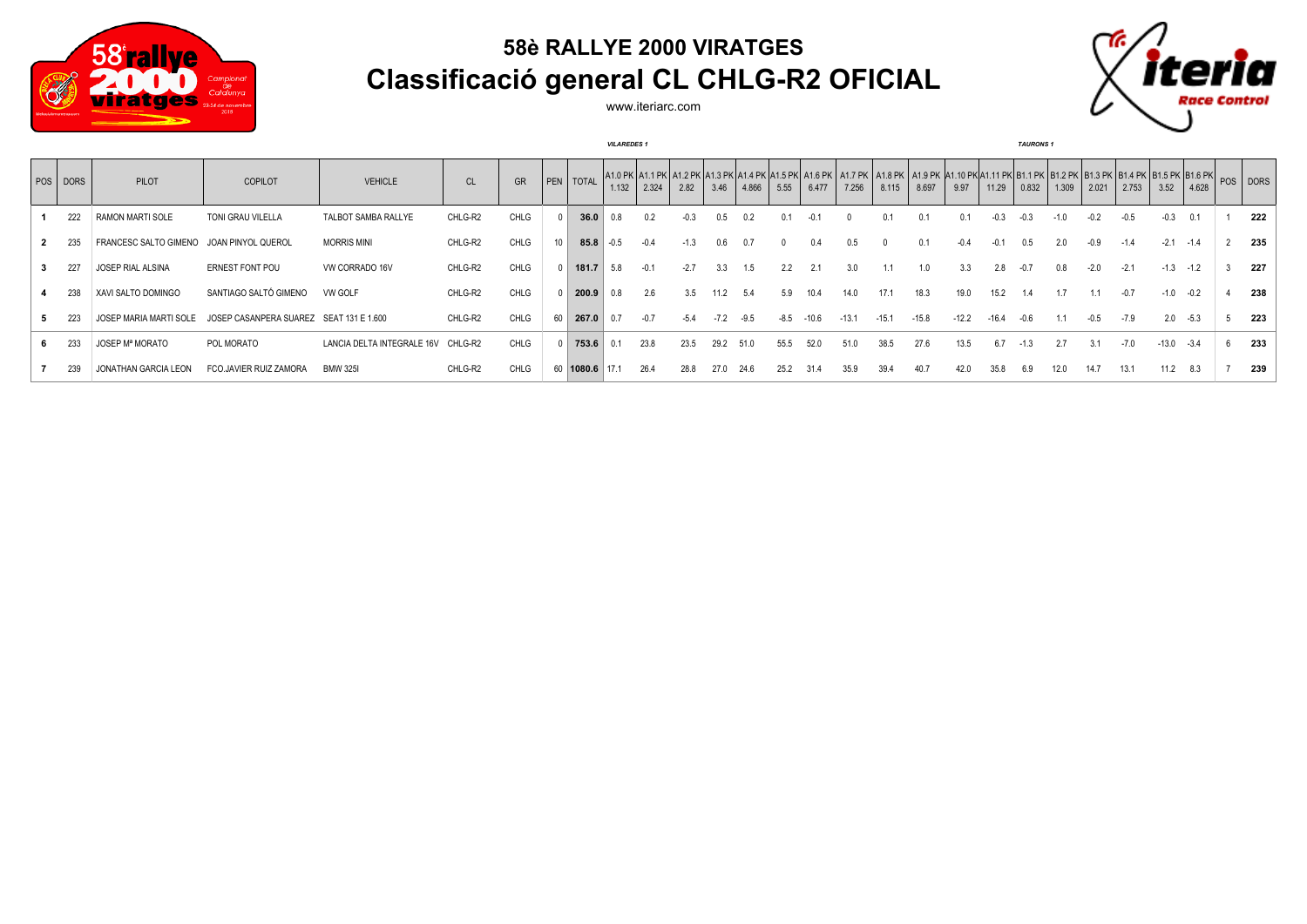

## **58è RALLYE 2000 VIRATGES Classificació general CL CHLG-R2 OFICIAL**

www.iteriarc.com



|   | <b>VILAREDES 2</b> |        |                                                |        |         |         |         |         |        |      |       |       | <b>TAURONS 2</b> |        |        |        |       |       |       |       | <b>TALAMANCA 1</b> |       |        |       |       |        |        |        |      |       |        |      |        |                                                                                                                                                                                                                                         |     |
|---|--------------------|--------|------------------------------------------------|--------|---------|---------|---------|---------|--------|------|-------|-------|------------------|--------|--------|--------|-------|-------|-------|-------|--------------------|-------|--------|-------|-------|--------|--------|--------|------|-------|--------|------|--------|-----------------------------------------------------------------------------------------------------------------------------------------------------------------------------------------------------------------------------------------|-----|
|   | POS DORS           | 5.801  | B1.7 PK   B1.8 PK   B1.9 PK   A2.0 PK<br>6.546 | 7.018  | 1.132   | 2.324   | 2.72    | 3.46    | 4.866  | 5.43 | 6.477 | 7.256 | 8.115            | 8.697  | 9.97   | 11.29  | 0.832 | 1.309 | 2.021 | 2.753 | 3.52               | 4.628 | 5.801  | 6.546 | 7.018 | 1.185  | 1.91   | 3.105  | 4.57 | 4.821 | 6.81   | 6.89 | 8.303  | A2.1 PK A2.2 PK A2.3 PK A2.4 PK A2.4 PK A2.5 PK A2.6 PK A2.7 PK A2.8 PK A2.10 PK A2.10 PK A2.11 PK B2.1 PK B2.2 PK B2.3 PK B2.5 PK B2.5 PK B2.5 PK B2.5 PK B2.5 PK B2.8 PK B2.8 PK B2.5 PK B2.5 PK B2.5 PK B2.5 PK B2.5 PK B2.<br>8.809 |     |
|   | 222                | $-0.5$ |                                                |        |         |         |         |         |        | 0.7  |       |       |                  |        | -0.    |        |       |       |       |       |                    |       |        |       |       | 1.8    |        |        | U.5  |       | 0.8    |      |        |                                                                                                                                                                                                                                         | 222 |
|   | 235                |        | -0.8                                           |        |         |         |         |         |        |      |       | 0.5   |                  | $-1.3$ | 1.0    |        |       |       |       |       | -2.9               |       |        | 0.4   |       | 0.1    | 0.3    |        |      | -1.8  | $-1.3$ | -0.9 | $-1.7$ | $-1.6$                                                                                                                                                                                                                                  | 235 |
| 3 | 227                | $-1.8$ | 0.3                                            |        |         |         |         | 1.5     | 2.5    | 5.7  | 4.5   | 3.5   | 3.0              | 2.8    | 5.2    | 2.8    | 1.8   |       |       | -1.9  | -1.0               |       | $-2.0$ | -1.5  |       | $-0.6$ | 0.3    | $-2.3$ | 0.6  |       | 5.4    |      | 4.9    | 6.8                                                                                                                                                                                                                                     | 227 |
|   | 238                |        | 1.5                                            |        | 1.9     | 0.9     |         | $-0.2$  |        |      | و. ا  |       |                  |        | 1.9    |        |       |       |       |       |                    |       |        | 2.3   |       |        |        | 0.5    |      | 0.7   | 3.0    |      | 1.0    | 1.3                                                                                                                                                                                                                                     | 238 |
|   | 223                | $-1.7$ | $-1.1$                                         | $-2.1$ | $-0.1$  | 0.3     |         |         | -3.4   |      | -3.8  | -5.0  | -6.3             | $-6.0$ | 3.0    |        |       | 0.9   |       | -0.4  |                    |       |        |       |       | 0.5    | $-0.1$ | $-2.8$ |      |       | 1.0    | 1.2  |        | $-0.4$                                                                                                                                                                                                                                  | 223 |
|   | 233                |        |                                                |        | $-20.3$ | $-20.7$ | $-16.7$ | $-10.8$ | $-0.3$ |      | 2.5   | 3.0   | 2.7              | $-1.7$ | $-0.7$ | $-1.6$ |       |       |       | 2.1   |                    | 6.9   |        | 9.9   |       |        |        |        |      | -1.5  | 2.6    | 2.9  | -0.6   |                                                                                                                                                                                                                                         | 233 |
|   | 239                |        |                                                | 15.2   |         |         |         |         |        |      |       |       |                  | l / .5 | 22.4   |        |       |       |       |       |                    |       |        |       |       |        |        | IO.3   | 5.9  |       |        |      |        |                                                                                                                                                                                                                                         | 239 |